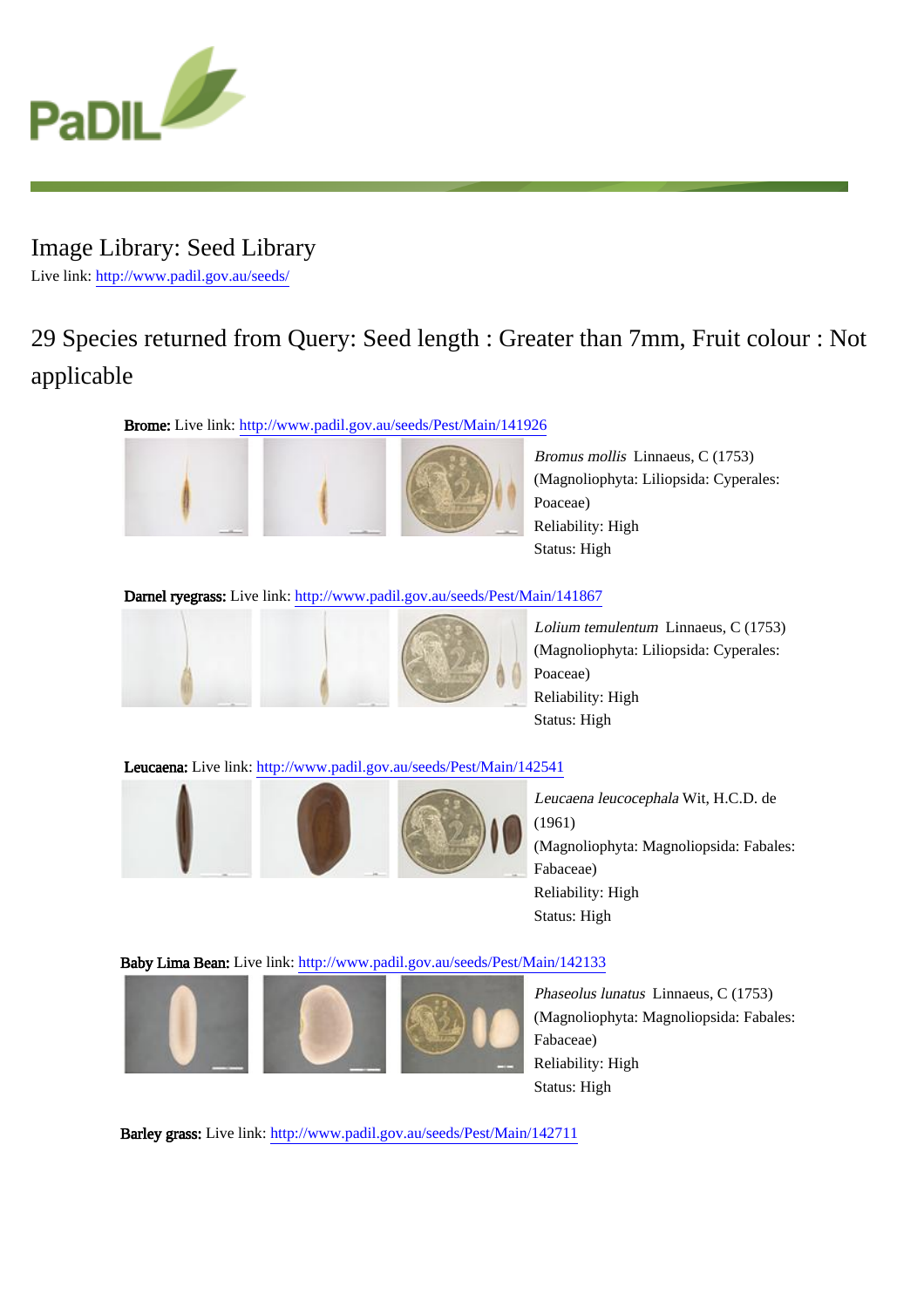

Hordeum sp. -- (Magnoliophyta: Liliopsida: Cyperales: Poaceae) Reliability: High Status: High

### Borlotti bean: Live link: http://www.padil.gov.au/seeds/Pest/Main/142718







Phaseolus vulgaris - borlotti Linnaeus, C (1753) (Magnoliophyta: Magnoliopsida: Fabales: Fabaceae) Reliability: High Status: High

#### Brome spear grass : Live link: http://www.padil.gov.au/seeds/Pest/Main/142338



Bromus diandrus Roth, A.W. (1787) (Magnoliophyta: Liliopsida: Cyperales: Poaceae) Reliability: High Status: High

#### Brown beauty bean: Live link: http://www.padil.gov.au/seeds/Pest/Main/142337



Phaseolus vulgaris var. brown beauty Linnaeus, C (1753) (Magnoliophyta: Magnoliopsida: Fabales: Fabaceae) Reliability: High Status: High

#### Caltrop: Live link: http://www.padil.gov.au/seeds/Pest/Main/142696



Tribulus terrestris Linnaeus, C (1753) (Magnoliophyta: Magnoliopsida: Sapindales: Zygophyllaceae) Reliability: High Status: High

#### Catsear: Live link: http://www.padil.gov.au/seeds/Pest/Main/142710







Hypochaeris radicata Linnaeus, C (1753) (Magnoliophyta: Magnoliopsida: Asterales: Asteraceae) Reliability: High Status: High

# Common Oat: Live link: http://www.padil.gov.au/seeds/Pest/Main/141929





Avena sativa Linnaeus, C (1753) (Magnoliophyta: Liliopsida: Cyperales: Poaceae) Reliability: High Status: High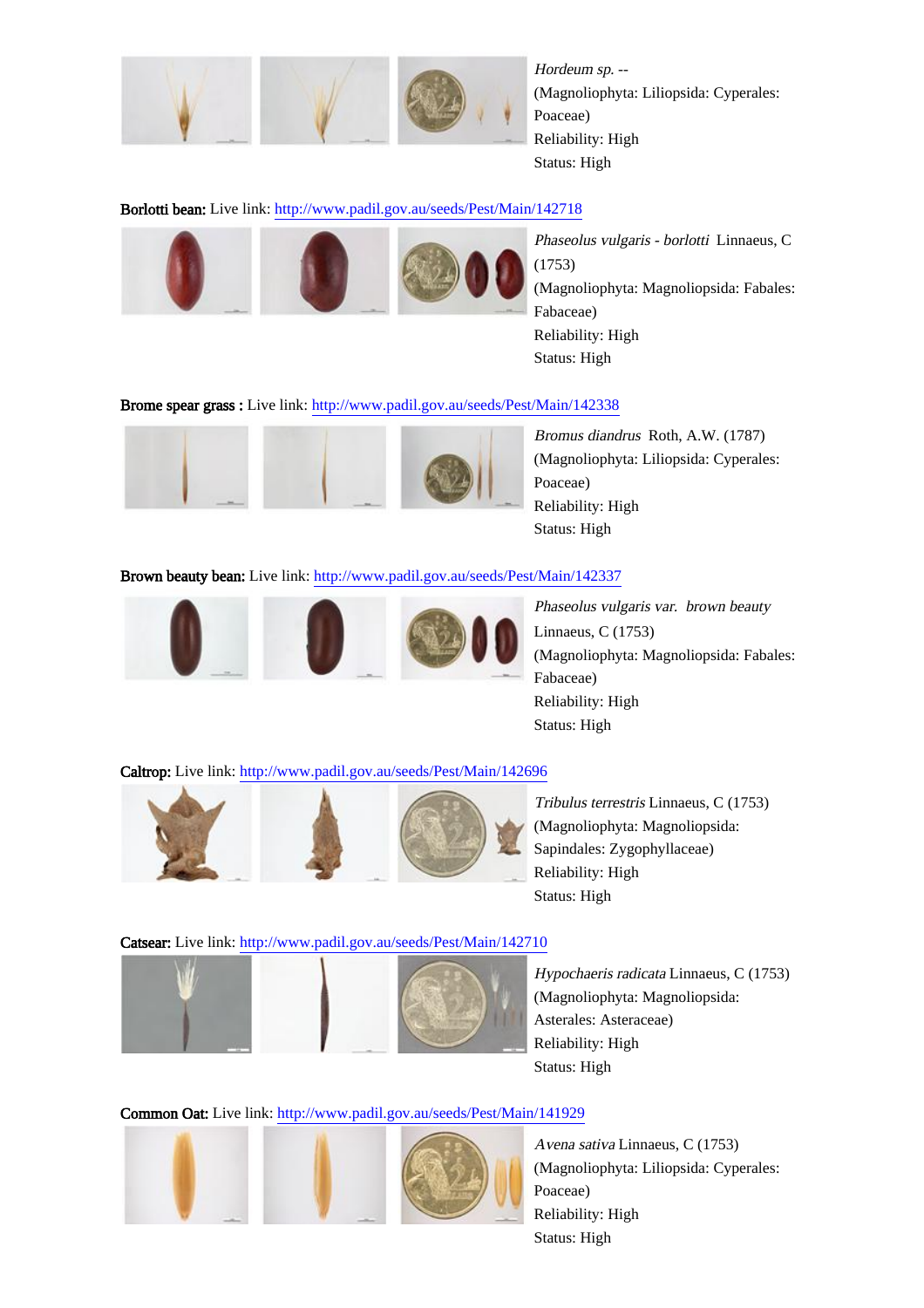#### Common Wild Oat: Live link: http://www.padil.gov.au/seeds/Pest/Main/141769





Avena fatua Linnaeus, C (1753) (Magnoliophyta: Liliopsida: Cyperales: Poaceae) Reliability: High Status: High

#### Fava bean: Live link: http://www.padil.gov.au/seeds/Pest/Main/141932







Vicia faba Linnaeus, C (1753) (Magnoliophyta: Magnoliopsida: Fabales: Fabaceae) Reliability: High Status: High

#### Fescue: Live link: http://www.padil.gov.au/seeds/Pest/Main/141757







Festuca spp --(Magnoliophyta: Liliopsida: Cyperales: Poaceae) Reliability: High Status: High

#### Hickory king white maize : Live link: http://www.padil.gov.au/seeds/Pest/Main/142573







Zea mays var. hickory Linnaeus, C (1753) (Magnoliophyta: Liliopsida: Cyperales: Poaceae) Reliability: High Status: High

### Navy bean: Live link: http://www.padil.gov.au/seeds/Pest/Main/142570







Phaseolus vulgaris Linnaeus, C (1753) (Magnoliophyta: Magnoliopsida: Fabales: Fabaceae) Reliability: High Status: Medium

#### Paddy melon : Live link: http://www.padil.gov.au/seeds/Pest/Main/142272







Citrullus lanatus Matsumura, J. & Nakai, T. (1916) (Magnoliophyta: Magnoliopsida: Violales: Cucurbitaceae) Reliability: High Status: High

Prairie grass : Live link: http://www.padil.gov.au/seeds/Pest/Main/142227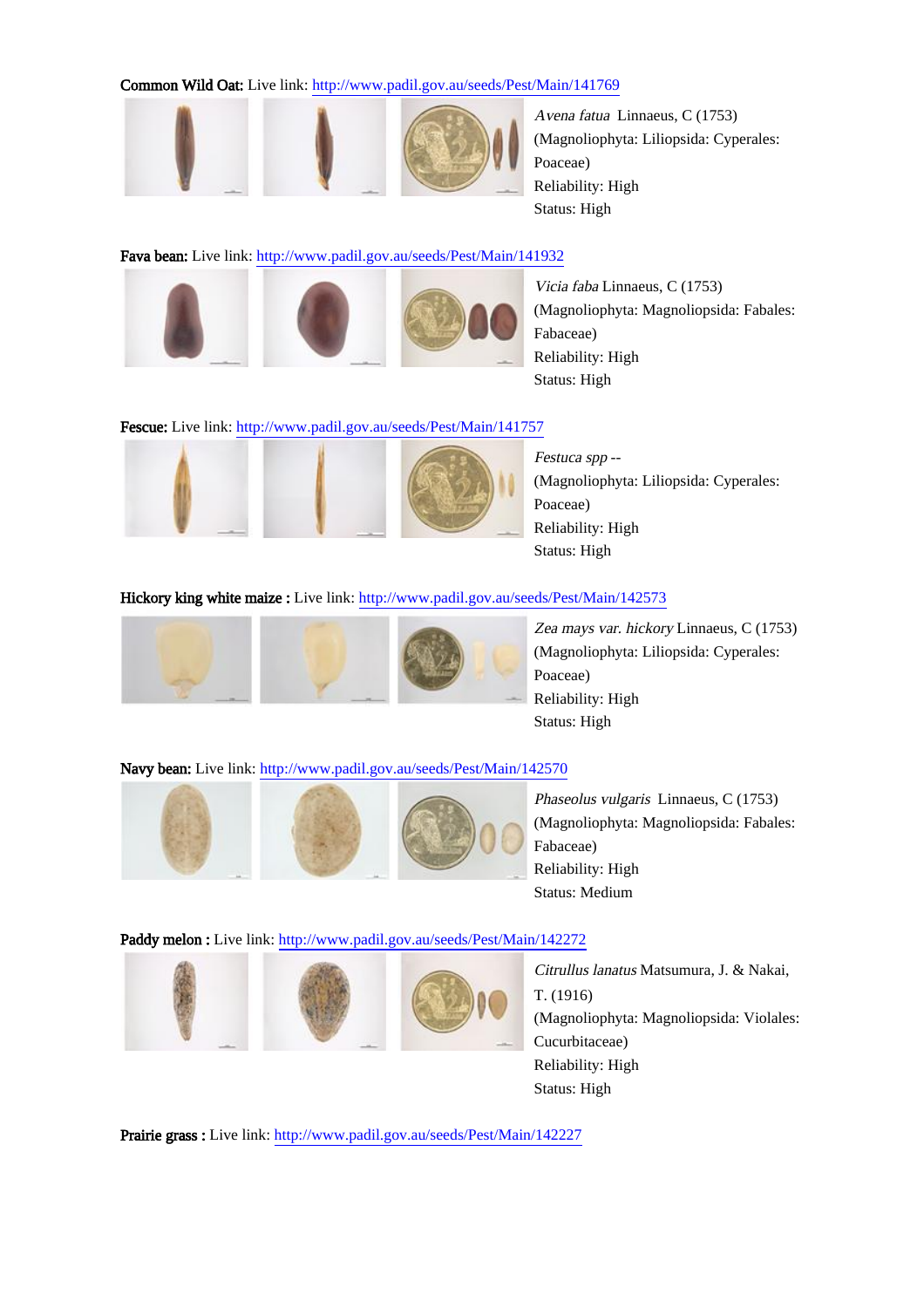

Bromus unioloides Raspail, F.V. (1825) (Magnoliophyta: Liliopsida: Cyperales: Poaceae) Reliability: High Status: High

### Rye Corn: Live link: http://www.padil.gov.au/seeds/Pest/Main/142292







Secale cereale Linnaeus, C (1753) (Magnoliophyta: Liliopsida: Cyperales: Poaceae) Reliability: High Status: High

#### Sand Oat: Live link: http://www.padil.gov.au/seeds/Pest/Main/142110





Avena strigosa Schreber (1771) (Magnoliophyta: Liliopsida: Cyperales: Poaceae) Reliability: High Status: High

#### Soft Brome: Live link: http://www.padil.gov.au/seeds/Pest/Main/142198







Bromus hordeaceus Linnaeus, C (1753) (Magnoliophyta: Liliopsida: Cyperales: Poaceae) Reliability: High Status: High

### Soya bean: Live link: http://www.padil.gov.au/seeds/Pest/Main/142131







Glycine max (L.) Merr (Magnoliophyta: Magnoliopsida: Fabales: Fabaceae) Reliability: High Status: High

#### Squash: Live link: http://www.padil.gov.au/seeds/Pest/Main/142571







Cucurbita maxima Lamarck. de Monnet de & Poiret. (1786) (Magnoliophyta: Magnoliopsida: Violales: Cucurbitaceae) Reliability: High Status: High

# Tall fescue: Live link: http://www.padil.gov.au/seeds/Pest/Main/142289



Festuca arundinacea Schreber, J.C.D. von (1771) (Magnoliophyta: Liliopsida: Cyperales: Poaceae) Reliability: High Status: High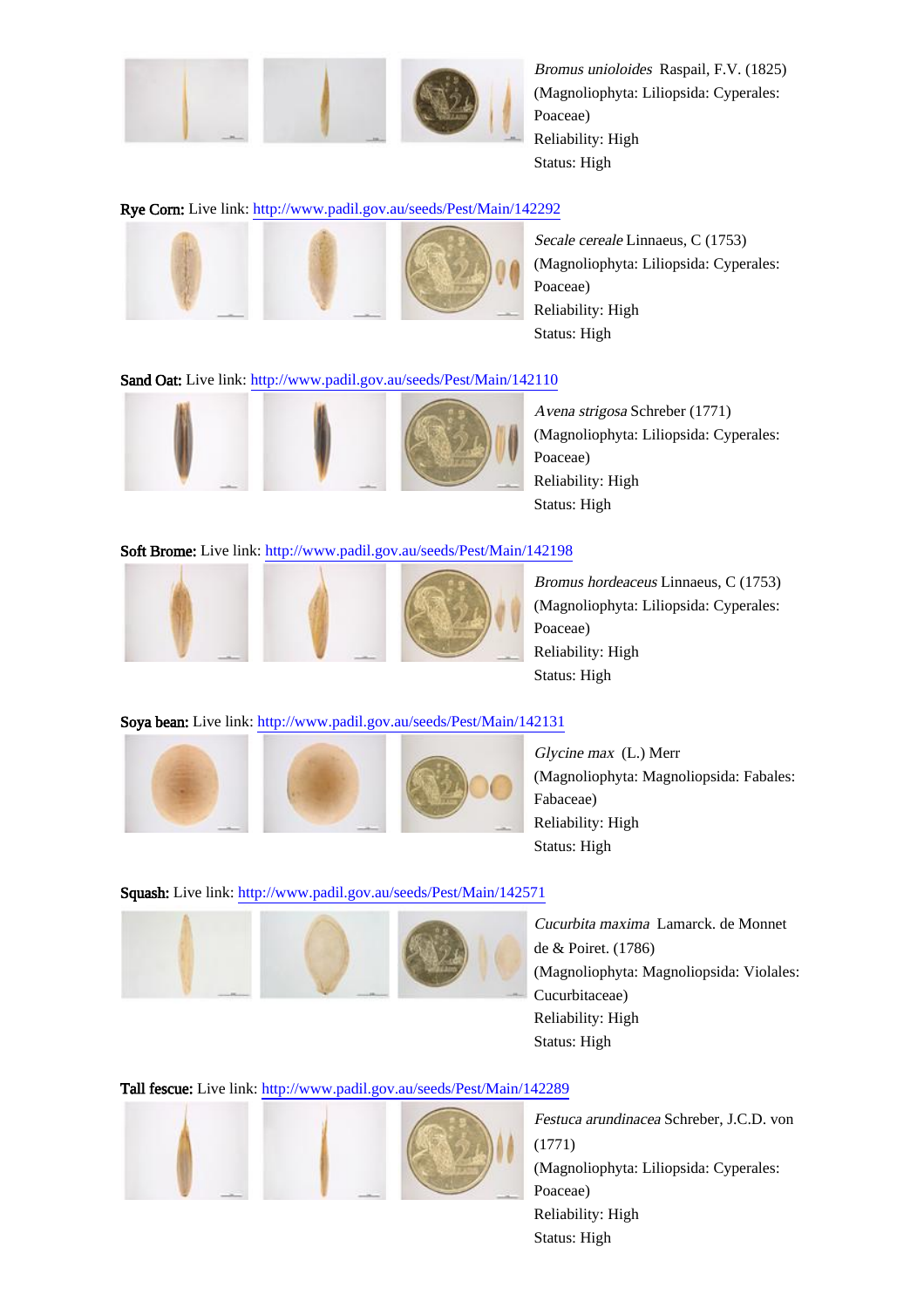Tall wheat grass : Live link: http://www.padil.gov.au/seeds/Pest/Main/142267





Elytrigia elongata Nevski (Magnoliophyta: Liliopsida: Cyperales: Poaceae) Reliability: High Status: High

# Watermelon hybird : Live link: http://www.padil.gov.au/seeds/Pest/Main/142209







Citrullus sp. -- (Magnoliophyta: Magnoliopsida: Violales: Cucurbitaceae) Reliability: High Status: High

# West Australian blue lupin: Live link: http://www.padil.gov.au/seeds/Pest/Main/141791







Lupinus cosentini Gussone, G. (1828) (Magnoliophyta: Magnoliopsida: Fabales: Fabaceae) Reliability: High Status: High

# White Lupin: Live link: http://www.padil.gov.au/seeds/Pest/Main/142006







Lupinus albus Linnaeus, C (1753) (Magnoliophyta: Magnoliopsida: Fabales: Fabaceae) Reliability: High Status: High

# Yellow maize : Live link: http://www.padil.gov.au/seeds/Pest/Main/142271







Zea mays Linnaeus, C (1753) (Magnoliophyta: Liliopsida: Cyperales: Poaceae) Reliability: High Status: High

# Results Generated:

Wednesday, June 29, 2022

# Click for live results:

http://www.padil.gov.au/seeds/Search?queryText1=&queryType1=All&sortType=CommonName&viewType=List&pageSize=all&page= 1&facetItems=9577+9582

# Image Library Sponsors: